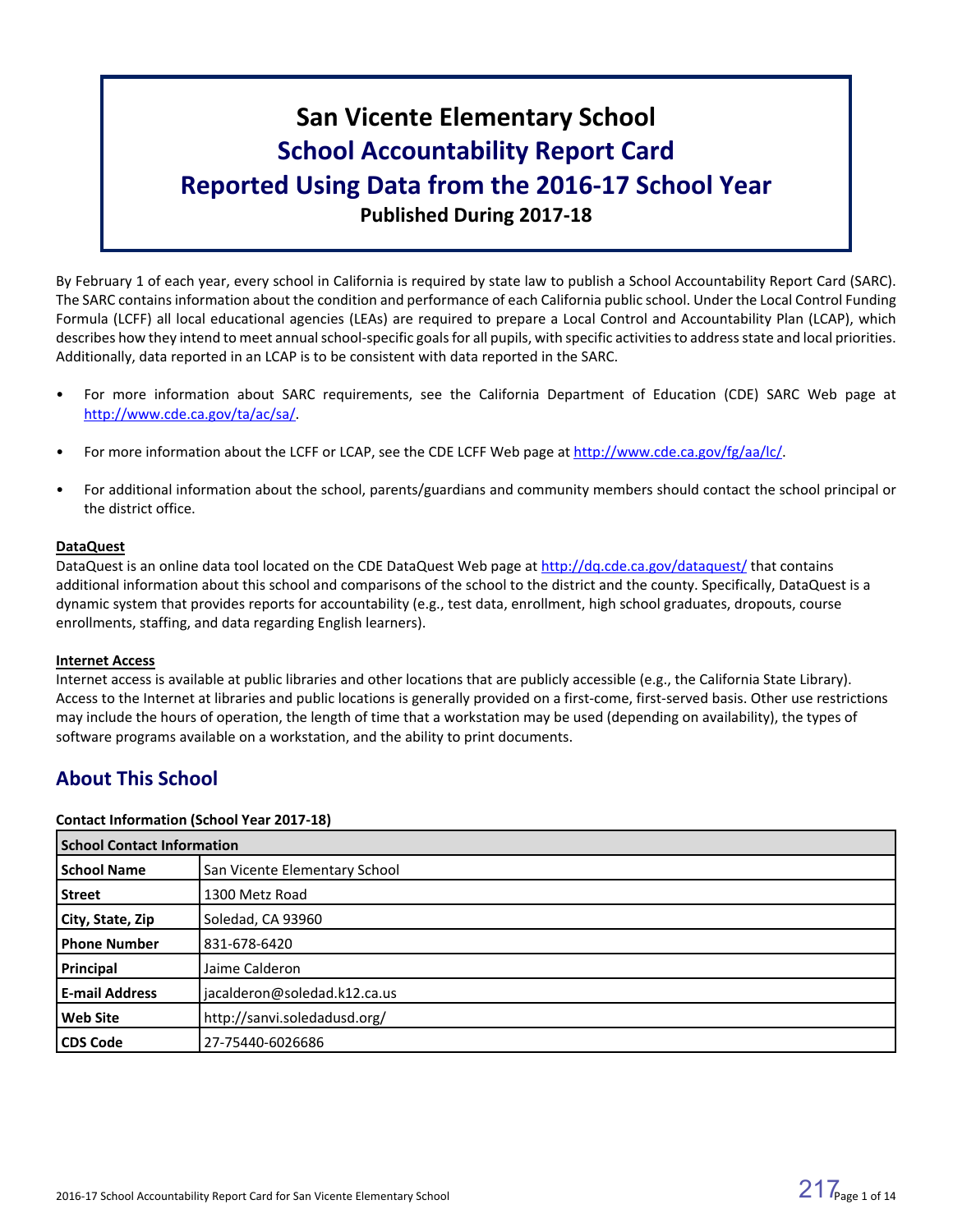| <b>District Contact Information</b> |                                 |  |  |  |
|-------------------------------------|---------------------------------|--|--|--|
| <b>District Name</b>                | Soledad Unified School District |  |  |  |
| <b>Phone Number</b>                 | 831-678-3987                    |  |  |  |
| Superintendent                      | Timothy J. Vanoli               |  |  |  |
| <b>E-mail Address</b>               | tvanoli@soledad.k12.ca.us       |  |  |  |
| l Web Site                          | www.soledadusd.org              |  |  |  |

## **School Description and Mission Statement (School Year 2017-18)**

## SCHOOL MOTTO

All means All!

## VISION

At San Vicente School, we believe ALL students embrace learning, excel academically, and are positive global citizens.

## MISSION

Our mission is to provide a safe, nurturing, creative and inspiring learning environment. We are committed to high-quality academics and social learning in order for all students to become digitally productive 21st Century global citizens.

San Vicente School is a kindergarten through sixth-grade elementary school, which also houses a state preschool facility and two Special Day Classes. We at San Vicente School envision a learning environment where the school and community works together to develop literate, life-long learners in a technological age. Our students are responsible decision-makers who appreciate their heritage, celebrate diversity and respect the diversity of others. We prepare our students for the information age in which we now live and empower our students to be mathematical solvers and critical thinkers while at the same time providing age appropriate challenging Common Core Curriculum. San Vicente Elementary fully implements the core curriculum that is built on State academic content standards, including providing appropriate professional development grounded in scientifically-based research for all relevant staff, that offers substantial promise of improving educational achievement for high priority pupils.

The staff consists of twenty-two certificated teachers, one Speech Language Pathologist, one Family-Student Support Liaison and one Principal. In addition, San Vicente School has on staff a wide variety of personnel to meet the special needs of its student population. These positions include one library media clerk, a full-time counselor, one health aide, and one district psychologist. Support staff also includes two secretaries, one attendance clerk, three food service personnel, and three custodians. Safety is a priority so we also have five pupil supervisors who supervise students before school, during their recess, and at lunch recess times. Three of our five pupil supervisors also serve as instructional aides for reading intervention. The certificated staff of San Vicente represents a wide range of experience, talents, and interests; Our Leadership Team members are mentor teachers assisting the staff in curriculum and procedural matters of the school.

Teachers utilize the District's comprehensive assessment program to guide instruction and to implement multi-tiered interventions and support. Ongoing support and training is also provided for teachers and staff using various programs in order to maximize instruction such as:

- Illuminate Ed a web-based tool that will increase the availability and usability of student data for SUSD educators in order to improve teaching and learning.
- Progress Monitoring using NWEA that use adaptive computerized tests to measure ongoing progress.
- PBIS A positive behavioral interventions and supports system to promote social, emotional and academic success
- Professional Development centered around HMH Math, HMH ELA and Gradual Release of Responsibility (Fisher Frey).

Our staff at San Vicente takes great pride in providing a rigorous, standards-based curriculum that recognizes the individual needs of our students.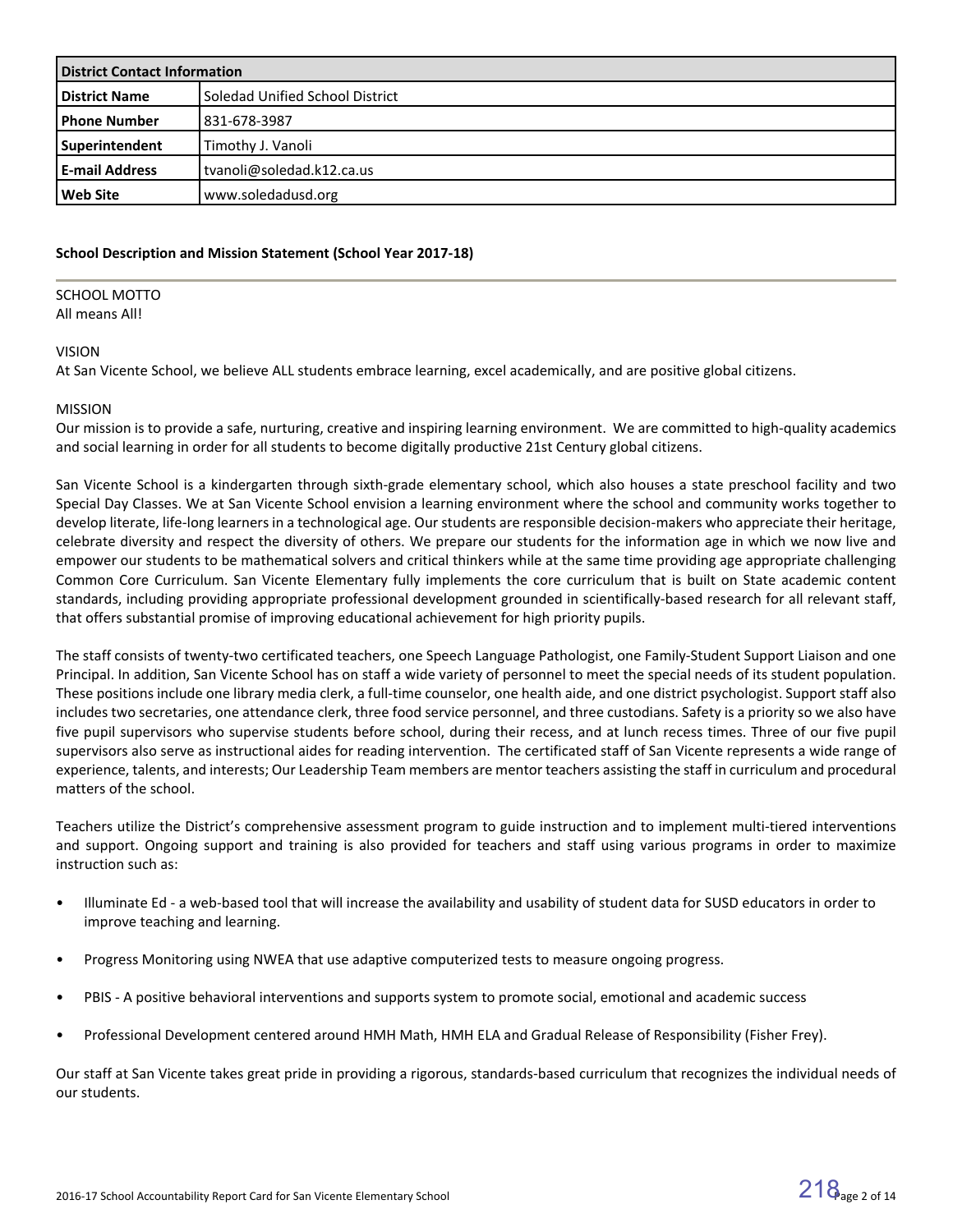## **Student Enrollment by Grade Level (School Year 2016-17)**

| Grade<br>Level          | <b>Number of</b><br><b>Students</b> |
|-------------------------|-------------------------------------|
| Kindergarten            | 77                                  |
| Grade 1                 | 95                                  |
| Grade 2                 | 77                                  |
| Grade 3                 | 73                                  |
| Grade 4                 | 60                                  |
| Grade 5                 | 60                                  |
| Grade 6                 | 59                                  |
| <b>Total Enrollment</b> | 501                                 |

## **Student Enrollment by Group (School Year 2016-17)**

| <b>Student</b><br>Group                | <b>Percent of</b><br><b>Total Enrollment</b> |
|----------------------------------------|----------------------------------------------|
| <b>Black or African American</b>       | 0                                            |
| American Indian or Alaska Native       | 0                                            |
| Asian                                  | 0                                            |
| Filipino                               | 0.2                                          |
| <b>Hispanic or Latino</b>              | 98.8                                         |
| Native Hawaiian or Pacific Islander    | $\Omega$                                     |
| White                                  | 0.8                                          |
| <b>Two or More Races</b>               | 0.2                                          |
| <b>Socioeconomically Disadvantaged</b> | 92.8                                         |
| <b>English Learners</b>                | 69.9                                         |
| <b>Students with Disabilities</b>      | 11                                           |
| <b>Foster Youth</b>                    | 0.6                                          |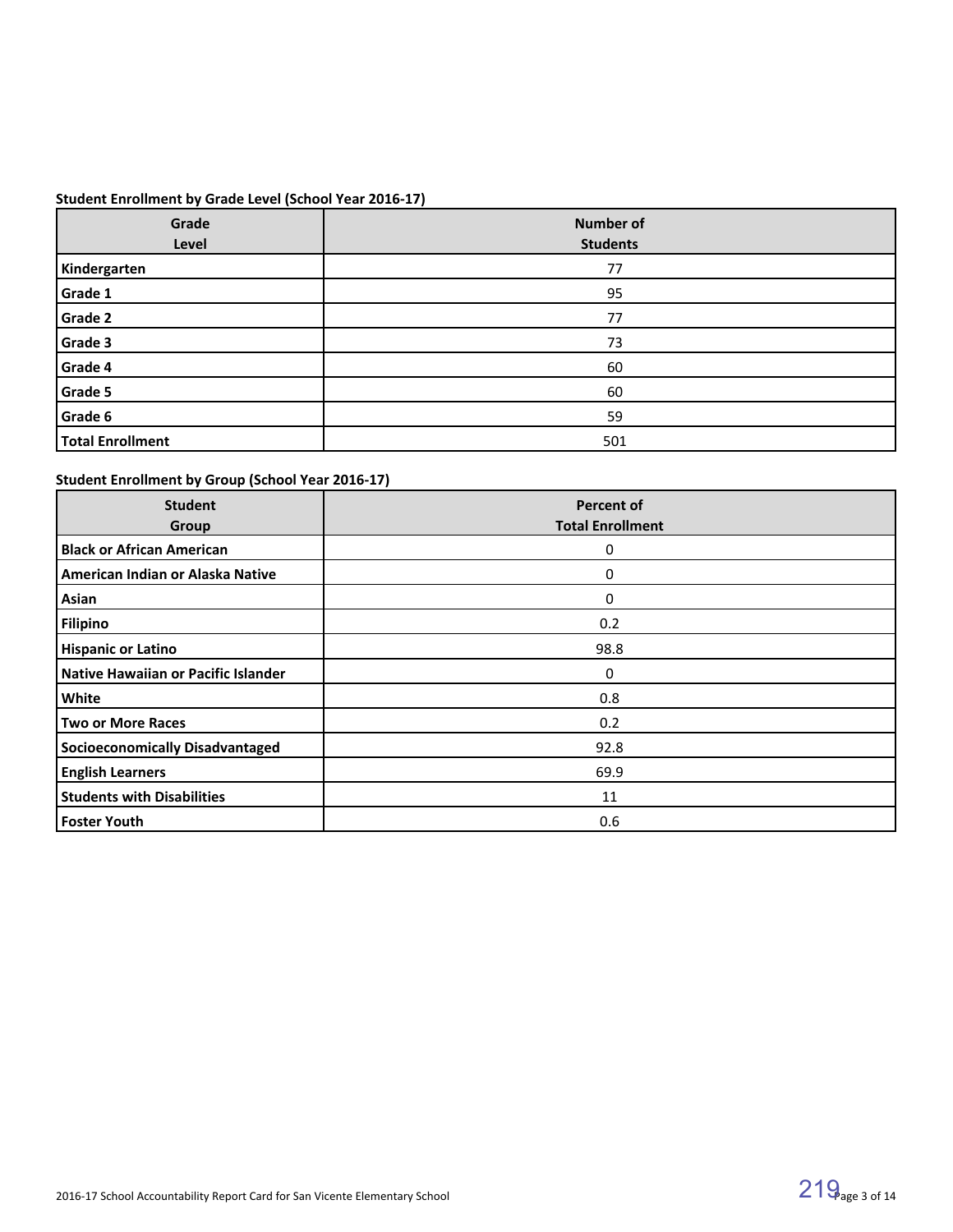## **A. Conditions of Learning**

## **State Priority: Basic**

The SARC provides the following information relevant to the State priority: Basic (Priority 1):

- Degree to which teachers are appropriately assigned and fully credentialed in the subject area and for the pupils they are teaching;
- Pupils have access to standards-aligned instructional materials; and
- School facilities are maintained in good repair.

## **Teacher Credentials**

|                                                                    |         | <b>District</b> |         |         |
|--------------------------------------------------------------------|---------|-----------------|---------|---------|
| <b>Teachers</b>                                                    | 2015-16 | 2016-17         | 2017-18 | 2017-18 |
| <b>With Full Credential</b>                                        | 22      | 21              | 22      | 198     |
| l Without Full Credential                                          |         |                 |         | 15      |
| Teaching Outside Subject Area of Competence (with full credential) |         |                 |         |         |

### **Teacher Misassignments and Vacant Teacher Positions**

| <b>Indicator</b>                                      | 2015-16 | 2016-17 | 2017-18 |
|-------------------------------------------------------|---------|---------|---------|
| <b>Misassignments of Teachers of English Learners</b> |         |         |         |
| Total Teacher Misassignments *                        |         |         |         |
| l Vacant Teacher Positions                            |         |         |         |

Note: "Misassignments" refers to the number of positions filled by teachers who lack legal authorization to teach that grade level, subject area, student group, etc.

\* Total Teacher Misassignments includes the number of Misassignments of Teachers of English Learners.

### **Quality, Currency, Availability of Textbooks and Instructional Materials (School Year 2017-18)**

### **Year and month in which data were collected:** June 2016

Every student has a textbook that is in good condition and consistent with the content and cycles of the curriculum frameworks adopted by the State Board of Education.

| <b>Subject</b>               | Textbooks and Instructional Materials/<br><b>Year of Adoption</b>                                                                                                                                                                                                                                                                                                                                                                                                                                                                                                                                     | <b>From</b><br><b>Most Recent</b><br><b>Adoption?</b> | <b>Percent of Students</b><br><b>Lacking Own</b><br><b>Assigned Copy</b> |
|------------------------------|-------------------------------------------------------------------------------------------------------------------------------------------------------------------------------------------------------------------------------------------------------------------------------------------------------------------------------------------------------------------------------------------------------------------------------------------------------------------------------------------------------------------------------------------------------------------------------------------------------|-------------------------------------------------------|--------------------------------------------------------------------------|
| <b>Reading/Language Arts</b> | 2016 - Houghton Mifflin CA Journeys with ELD for<br>grades K-5 in English and Houghton Mifflin CA<br>Collections with ELD for Grade 6 in English. ELA<br>Intervention is Sopris West Language! Fourth Edition<br>for Grades 4-6 and 2017-Houghton Mifflin Hartcourt<br>READ 180 CA Universal ELA/ELD for Grades 4-6. A<br>textbook inventory was conducted in June 2017. All<br>students are provided a textbook or instructional<br>material as determined by the verification of<br>classroom instructional material inventory surveys.<br>All textbooks are state-adopted and standards-<br>based. | Yes.                                                  | 0%                                                                       |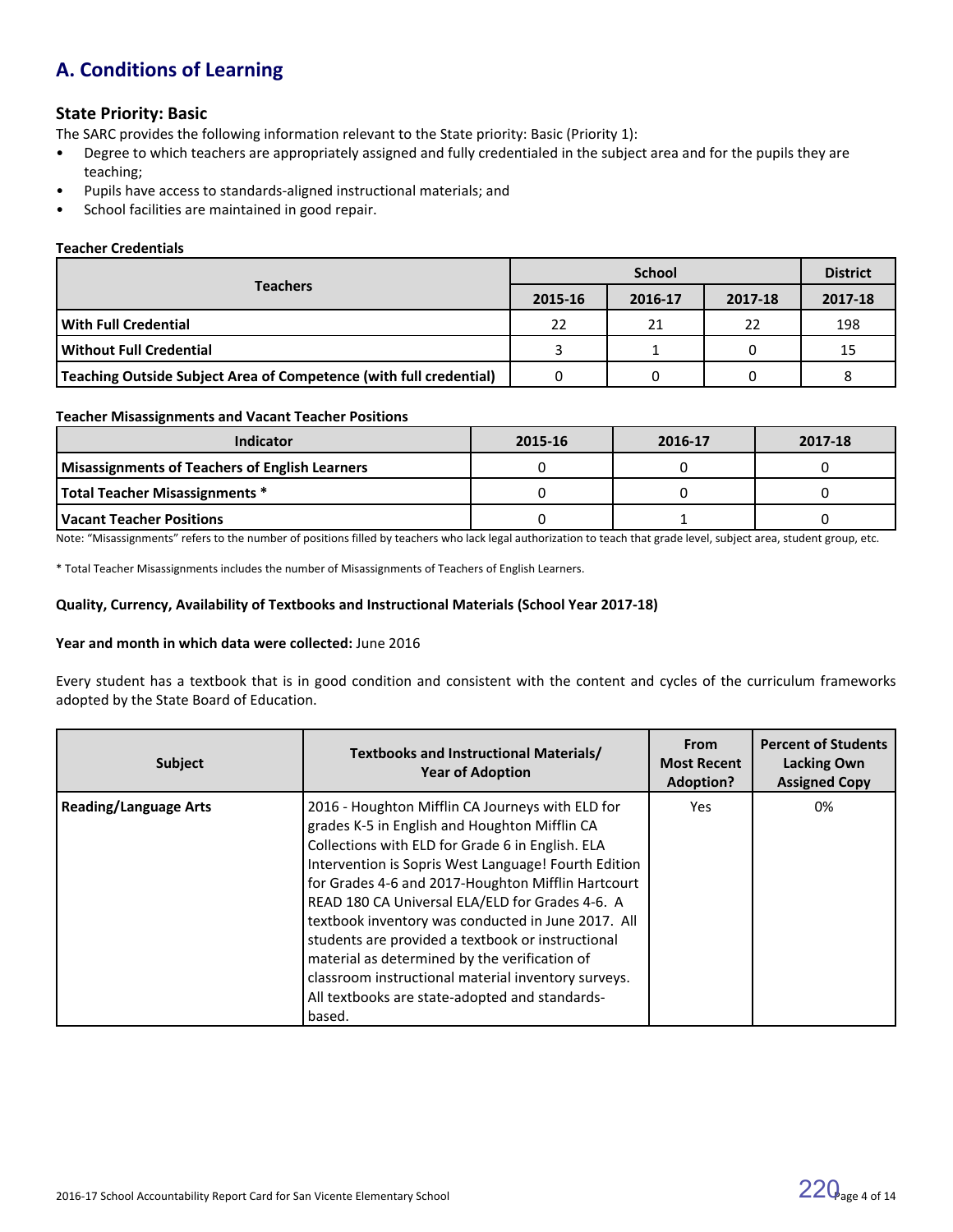| <b>Subject</b>                                                                                                                                                                                                                                                                                                                                                                                               | <b>Textbooks and Instructional Materials/</b><br><b>Year of Adoption</b>                                                                                                                                                                                                                                                                                                                                                                                               | From<br><b>Most Recent</b><br><b>Adoption?</b> | <b>Percent of Students</b><br><b>Lacking Own</b><br><b>Assigned Copy</b> |  |
|--------------------------------------------------------------------------------------------------------------------------------------------------------------------------------------------------------------------------------------------------------------------------------------------------------------------------------------------------------------------------------------------------------------|------------------------------------------------------------------------------------------------------------------------------------------------------------------------------------------------------------------------------------------------------------------------------------------------------------------------------------------------------------------------------------------------------------------------------------------------------------------------|------------------------------------------------|--------------------------------------------------------------------------|--|
| <b>Mathematics</b><br>2015- Grades K-5 - Houghton Mifflin California Go<br>Math (grades K-5 in English). 2016- Grade 6<br>Houghton Mifflin California Go Math Middle School<br>Edition. A textbook inventory was conducted in<br>June 2017. All students are provided a textbook or<br>instructional material as determined by the<br>verification of classroom instructional material<br>inventory surveys. |                                                                                                                                                                                                                                                                                                                                                                                                                                                                        | Yes                                            | 0%                                                                       |  |
| <b>Science</b>                                                                                                                                                                                                                                                                                                                                                                                               | 2008 - Scott Foresman California Science Edition for<br>grades K-5 in English. In 6th grade they have<br>Pearson Scott Foresman: Focus on Earth Science<br>California Edition in English. A textbook inventory<br>was conducted in June 2017. All students are<br>provided a textbook or instructional material as<br>determined by the verification of classroom<br>instructional material inventory surveys. All<br>textbooks are state-adopted and standards-based. | Yes                                            | 0%                                                                       |  |
| <b>History-Social Science</b>                                                                                                                                                                                                                                                                                                                                                                                | 2006 - McMillian/McGraw-Hill California Vistas for<br>grades K-5 in English. 6th grade is McDougal Littell<br>World History: Ancient Civilizations in English. A<br>textbook inventory was conducted in June 2017. All<br>students are provided a textbook or instructional<br>material as determined by the verification of<br>classroom instructional material inventory surveys.<br>All textbooks are state-adopted and standards-<br>based.                        | Yes                                            | 0%                                                                       |  |
| <b>Foreign Language</b>                                                                                                                                                                                                                                                                                                                                                                                      | <b>NA</b>                                                                                                                                                                                                                                                                                                                                                                                                                                                              |                                                | <b>NA</b>                                                                |  |
| <b>Health</b>                                                                                                                                                                                                                                                                                                                                                                                                | <b>NA</b>                                                                                                                                                                                                                                                                                                                                                                                                                                                              |                                                | <b>NA</b>                                                                |  |
| <b>Visual and Performing Arts</b>                                                                                                                                                                                                                                                                                                                                                                            | N/A                                                                                                                                                                                                                                                                                                                                                                                                                                                                    |                                                | <b>NA</b>                                                                |  |
| <b>Science Laboratory Equipment</b><br>$grades 9-12)$                                                                                                                                                                                                                                                                                                                                                        | <b>NA</b>                                                                                                                                                                                                                                                                                                                                                                                                                                                              |                                                | <b>NA</b>                                                                |  |

## **School Facility Conditions and Planned Improvements (Most Recent Year)**

Our school facility has four classroom wings and twenty portable classrooms. Our main structure houses the cafeteria, kitchen, health office, and school offices. A team of three custodians provide daily cleaning. The district's maintenance and grounds staff provide the routine care and upkeep.

All buildings are in good repair; the campus is maintained to assure that it is clean, safe, and functional. The facility under went modernization in the summer of 2005. All restrooms are clean with 100% of the toilets operational. Our campus environment is clean and well maintained and thus fully supports teaching and learning. A work order process is in place to attend to maintenance issues in a timely manner with urgent and emergency repairs given priority. We have adequate classroom space, a new staff lounge, and adequate playground space.

Williams Lawsuit visit date took place on 9/12/16. Site inspection date was done on - 7/21/16.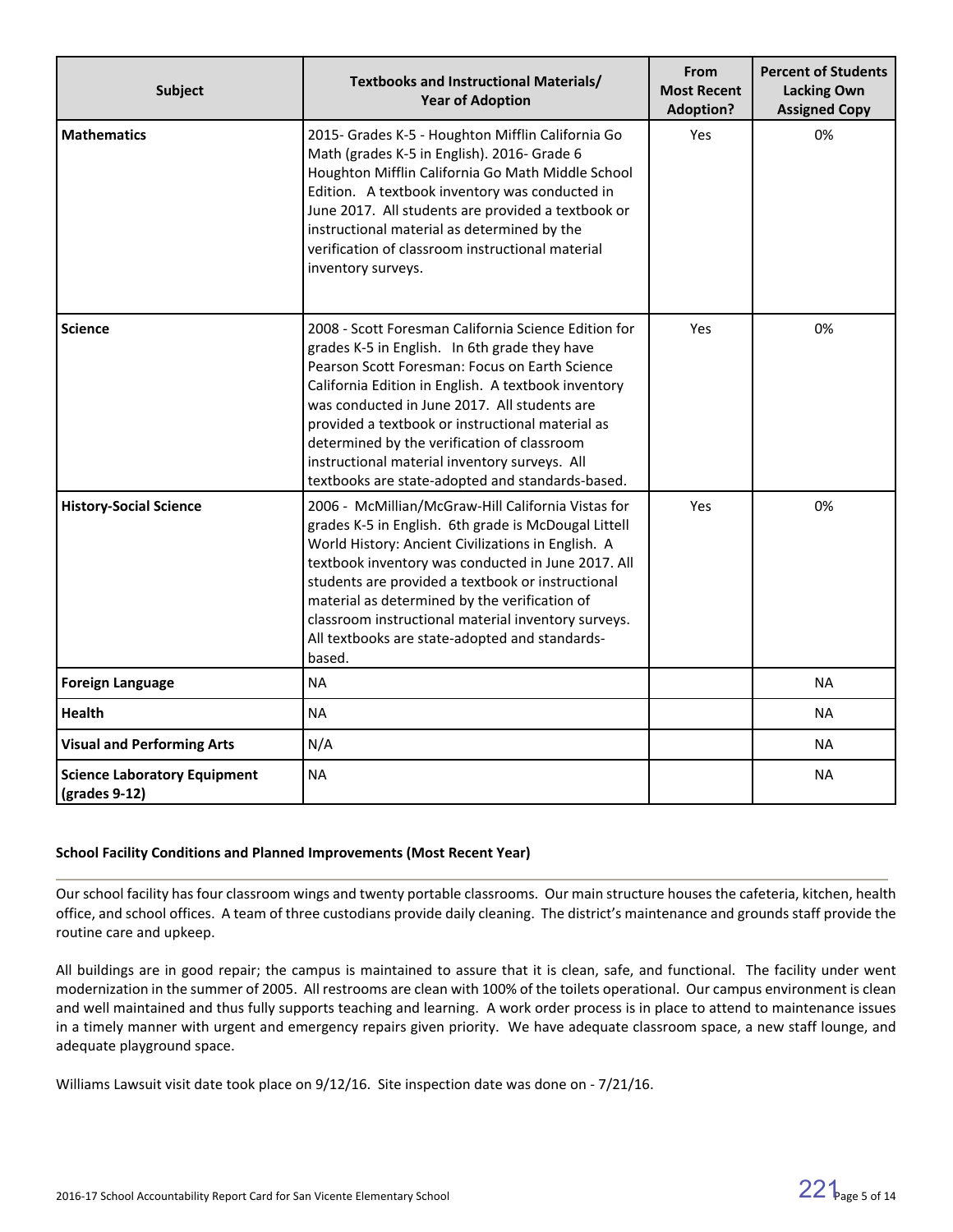## **School Facility Good Repair Status (Most Recent Year)**

Using the **most recently collected** FIT data (or equivalent), provide the following:

- Determination of repair status for systems listed
- Description of any needed maintenance to ensure good repair
- The year and month in which the data were collected
- The overall rating

| <b>School Facility Good Repair Status (Most Recent Year)</b><br>Year and month of the most recent FIT report: 4/13/2017 |                      |                      |  |                                                                                                                                                                                                                                                                                                                                                                                                                                                                                                                                                                                                                                                                                                                                                                                                                                                                                                                                                                                                                                                                                                                                                                                                                                                                                                                                                                                                                                                                                                                                                                                                                      |  |  |  |
|-------------------------------------------------------------------------------------------------------------------------|----------------------|----------------------|--|----------------------------------------------------------------------------------------------------------------------------------------------------------------------------------------------------------------------------------------------------------------------------------------------------------------------------------------------------------------------------------------------------------------------------------------------------------------------------------------------------------------------------------------------------------------------------------------------------------------------------------------------------------------------------------------------------------------------------------------------------------------------------------------------------------------------------------------------------------------------------------------------------------------------------------------------------------------------------------------------------------------------------------------------------------------------------------------------------------------------------------------------------------------------------------------------------------------------------------------------------------------------------------------------------------------------------------------------------------------------------------------------------------------------------------------------------------------------------------------------------------------------------------------------------------------------------------------------------------------------|--|--|--|
|                                                                                                                         |                      | <b>Repair Status</b> |  | <b>Repair Needed and</b>                                                                                                                                                                                                                                                                                                                                                                                                                                                                                                                                                                                                                                                                                                                                                                                                                                                                                                                                                                                                                                                                                                                                                                                                                                                                                                                                                                                                                                                                                                                                                                                             |  |  |  |
| <b>System Inspected</b>                                                                                                 | Good<br>Fair<br>Poor |                      |  | <b>Action Taken or Planned</b>                                                                                                                                                                                                                                                                                                                                                                                                                                                                                                                                                                                                                                                                                                                                                                                                                                                                                                                                                                                                                                                                                                                                                                                                                                                                                                                                                                                                                                                                                                                                                                                       |  |  |  |
| Systems: Gas Leaks, Mechanical/HVAC,<br>Sewer                                                                           | X                    |                      |  |                                                                                                                                                                                                                                                                                                                                                                                                                                                                                                                                                                                                                                                                                                                                                                                                                                                                                                                                                                                                                                                                                                                                                                                                                                                                                                                                                                                                                                                                                                                                                                                                                      |  |  |  |
| <b>Interior: Interior Surfaces</b>                                                                                      |                      | X                    |  | MRP: 4. WALLPAPER IS TORN AT CORNER BY<br>MECHANICAL ROOM, REPAIRED 7/7/17<br>P RM 19: 4. WATER STAIN CEILING TILES, REPAIRED<br>7/19/17<br>P RM 20: 4. WALLPAPER IS TORN AT ENTRY,<br>REPAIRED 7/5/17<br>P RM 27: 4. WATER STAIN CEILING TILES<br>THROUGHOUT REPAIRED 7/19/17; 12. DRY ROT ON<br>SKIRTING, REPAIRED 7/21/17<br>P RM 28: 4. WATER STAIN CEILING TILES, REPAIRED<br>7/19/17; 7. WATER STAIN IN LIGHT DIFFUSER,<br>REPAIRED 9/5/17<br>P RM 29: 4. WATER STAIN CEILING TILE AT ENTRY,<br>REPAIRED 7/19/17; 12 DRY ROT ON SKIRTING,<br>REPAIRED 7/21/17<br>P RM 31: 4. WATER STAIN CEILING TILES. PAINT IS<br>CHIPPING ON RAILING, 11. REPAIRED 7/21/17<br>P RM 32: 4. WATER STAIN CEILING TILES, REPAIRED<br>########<br>P RM 33: 4. WATER STAIN CEILING TILES, REPAIRED<br>7/19/17<br>P WRK RM/ COPIER RM 7A: 4. CEILING TILES ARE<br>LOOSE, REPAIRED 9/20/17<br>RM 1: 4. CARPET IS WORN AND TORN/ TRIP<br>HAZARD, REPAIRED 9/12/17<br>RM 10: 4. MAIN BEAM IS STAINED FROM<br>MOISTURE, REPAIRED 7/19/17<br>RM 37: 4. WATER STAIN CEILING TILES, REPAIRED<br>7/21/17; 11. PAINT IS CHIPPING ON RAILING,<br>REPAIRED 7/21/17; 12. DRY ROT ON SIDING,<br>REPAIRED 7/14/17; 13. GUTTER IS LEAKING AT<br>SEAM<br>RM 38: 4. WATER STAIN CEILING TILES, REPAIRED<br>7/21/17; 13 GUTTER IS LEAKING AT SEAM,<br>REPAIRED 7/11/17; 14. TRIP HAZARD AT RAMP<br>ENTRY, 15. DOOR IS RUSTED<br>RM 6: 4. CEILING TILES ARE LOOSE<br>RM 8: 4. WATER STAIN CEILING TILES, REPAIRED<br>7/19/17; 11. PAINT IS CHIPPING ON DOOR FRAME,<br><b>REPAIRED 7/19/17</b><br>RM K1: 4. CEILING TILE IS LOOSE, REPAIRED<br>7/20/17 |  |  |  |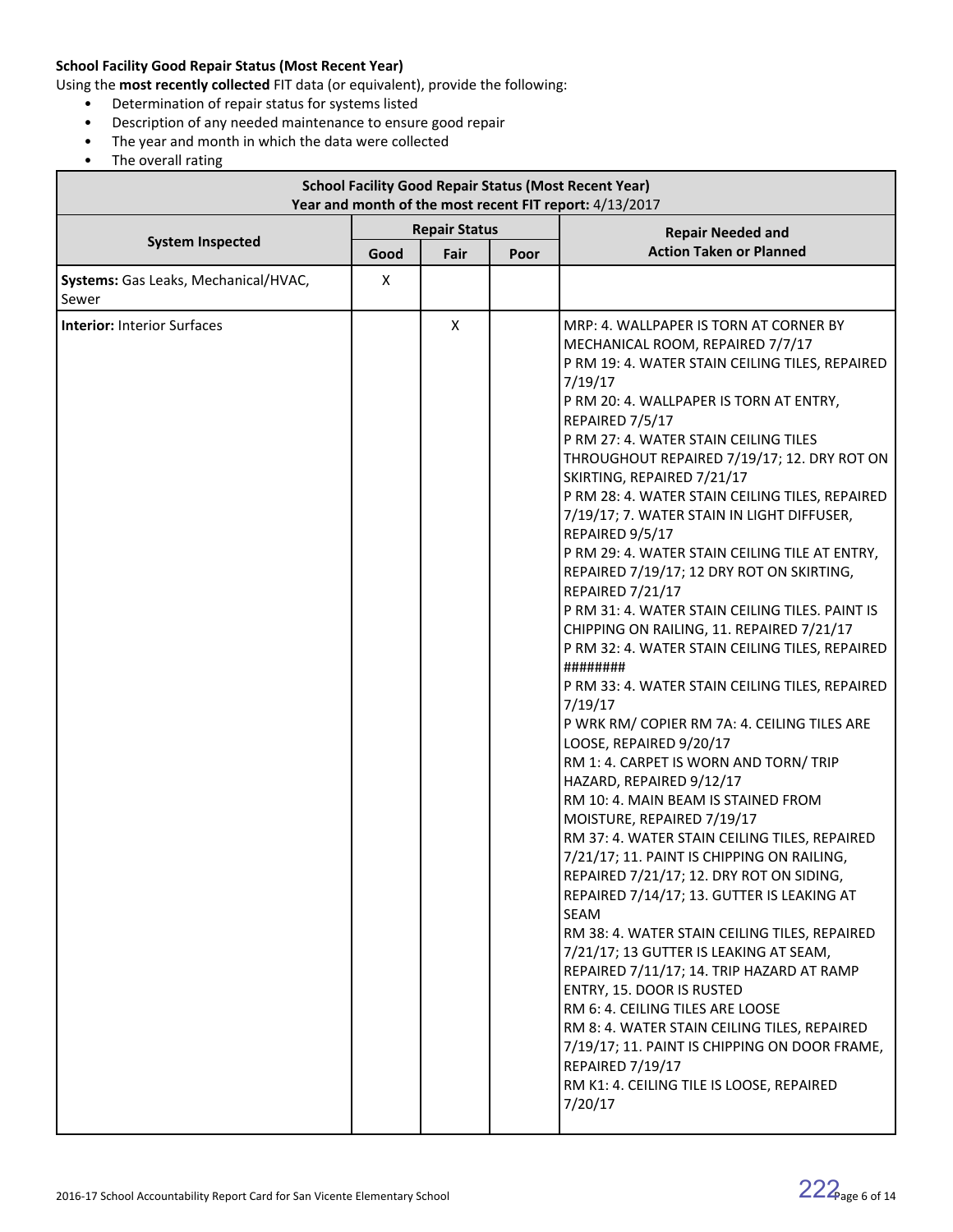| <b>School Facility Good Repair Status (Most Recent Year)</b><br>Year and month of the most recent FIT report: 4/13/2017 |           |                      |      |                                                                                                                                                                                                                                                                                                                                                                                                                                                                                                                                                                                                                                                                                                                                                                                                                                                                                                                                                                                                                                                                                                                                                                            |  |
|-------------------------------------------------------------------------------------------------------------------------|-----------|----------------------|------|----------------------------------------------------------------------------------------------------------------------------------------------------------------------------------------------------------------------------------------------------------------------------------------------------------------------------------------------------------------------------------------------------------------------------------------------------------------------------------------------------------------------------------------------------------------------------------------------------------------------------------------------------------------------------------------------------------------------------------------------------------------------------------------------------------------------------------------------------------------------------------------------------------------------------------------------------------------------------------------------------------------------------------------------------------------------------------------------------------------------------------------------------------------------------|--|
| <b>System Inspected</b>                                                                                                 |           | <b>Repair Status</b> |      | <b>Repair Needed and</b>                                                                                                                                                                                                                                                                                                                                                                                                                                                                                                                                                                                                                                                                                                                                                                                                                                                                                                                                                                                                                                                                                                                                                   |  |
| Cleanliness: Overall Cleanliness, Pest/<br>Vermin Infestation                                                           | Good<br>X | Fair                 | Poor | <b>Action Taken or Planned</b><br>RM K1: 4. BIRD DROPPINGS ON DOWN SPOUT AT<br>ENTRY, CLEANED 9/28/17<br>RM K2: 6. BIRD DROPPINGS ON DOWN SPOUT AT<br>ENTRY, CLEANED 9/28/17; 13. GUTTER IS LEAKING<br>AT SEAM AT PLAY AREA, REPAIRED 7/12/97                                                                                                                                                                                                                                                                                                                                                                                                                                                                                                                                                                                                                                                                                                                                                                                                                                                                                                                              |  |
| <b>Electrical: Electrical</b>                                                                                           | X         |                      |      | P RM 28: 4. WATER STAIN CEILING TILES, REPAIRED<br>7/19/17 7. WATER STAIN IN LIGHT DIFFUSER,<br>REPAIRED 9/5/17                                                                                                                                                                                                                                                                                                                                                                                                                                                                                                                                                                                                                                                                                                                                                                                                                                                                                                                                                                                                                                                            |  |
| Restrooms/Fountains: Restrooms, Sinks/<br><b>Fountains</b>                                                              | X         |                      |      | Rm. 1- Faucet loose - Tightened faucet on 9/3/16.<br>Rm. 2- P-trap - tightened P-trap on 9/3/16.<br>Girl's Restroom- Faucet broken - Installed new<br>faucet on 9/3/16.<br>Rm 14- Fountain does not work - Tightened<br>fountain on 9/3/16.                                                                                                                                                                                                                                                                                                                                                                                                                                                                                                                                                                                                                                                                                                                                                                                                                                                                                                                                |  |
| Safety: Fire Safety, Hazardous Materials                                                                                | X         |                      |      | KITCHEN: 11. PAINT IS CHIPPING ON WALL AT<br>ENTRY AND ABOVE COUNTER, REPAIRED 7/19/17<br>P BOYS RR: 11. NO SKID PAINT IS PEELING ON<br>RAMP AND RAILING, REPAIRED 7/19/17<br>P GIRLS RR: 11. NO SKID PAINT IS PEELING ON<br>RAMP AND RAILING, REPAIRED 7/19/17<br>P RM 24/ BOOK RM: 11. PAINT IS CHIPPING ON<br>RAILING, REPAIRED 7/19/17<br>P RM 25: 11. PAINT IS CHIPPING ON GUTTER,<br>REPAIRED 9/21/17 13. GUTTER HAS HOLES<br>P RM 26: 11. NO SKID PAINT IS PEELING ON RAMP<br>AND RAILING, REPAIRED 9/21/17<br>P RM 31: 4. WATER STAIN CEILING TILES, REPAIRED<br>####### 11. PAINT IS CHIPPING ON RAILING,<br>REPAIRED 9/21/17<br>RM 15A: 10. ITEMS ARE STACKED ON SHELVES<br>(EARTHQUAKE HAZARD), REPAIRED 9/5/17<br>RM 18: 11. PAINT IS CHIPPING ON DOOR FRAME,<br><b>REPAIRED 7/19/17</b><br>RM 37: 4. WATER STAIN CEILING TILES 11. PAINT IS<br>CHIPPING ON RAILING 12, DRY ROT ON SIDING 13.<br>GUTTER IS LEAKING AT SEAM, REPAIRED 7/21/17<br>RM 8: 4. WATER STAIN CEILING TILES 11, PAINT IS<br>CHIPPING ON DOOR FRAME, REPAIRED 7/19/17<br>RM 9: 11. PAINT IS CHIPPING ON DOOR FRAME,<br><b>REPAIRED 7/19/17</b><br>STORAGE: 11. PAINT IS CHIPPING ON WALL |  |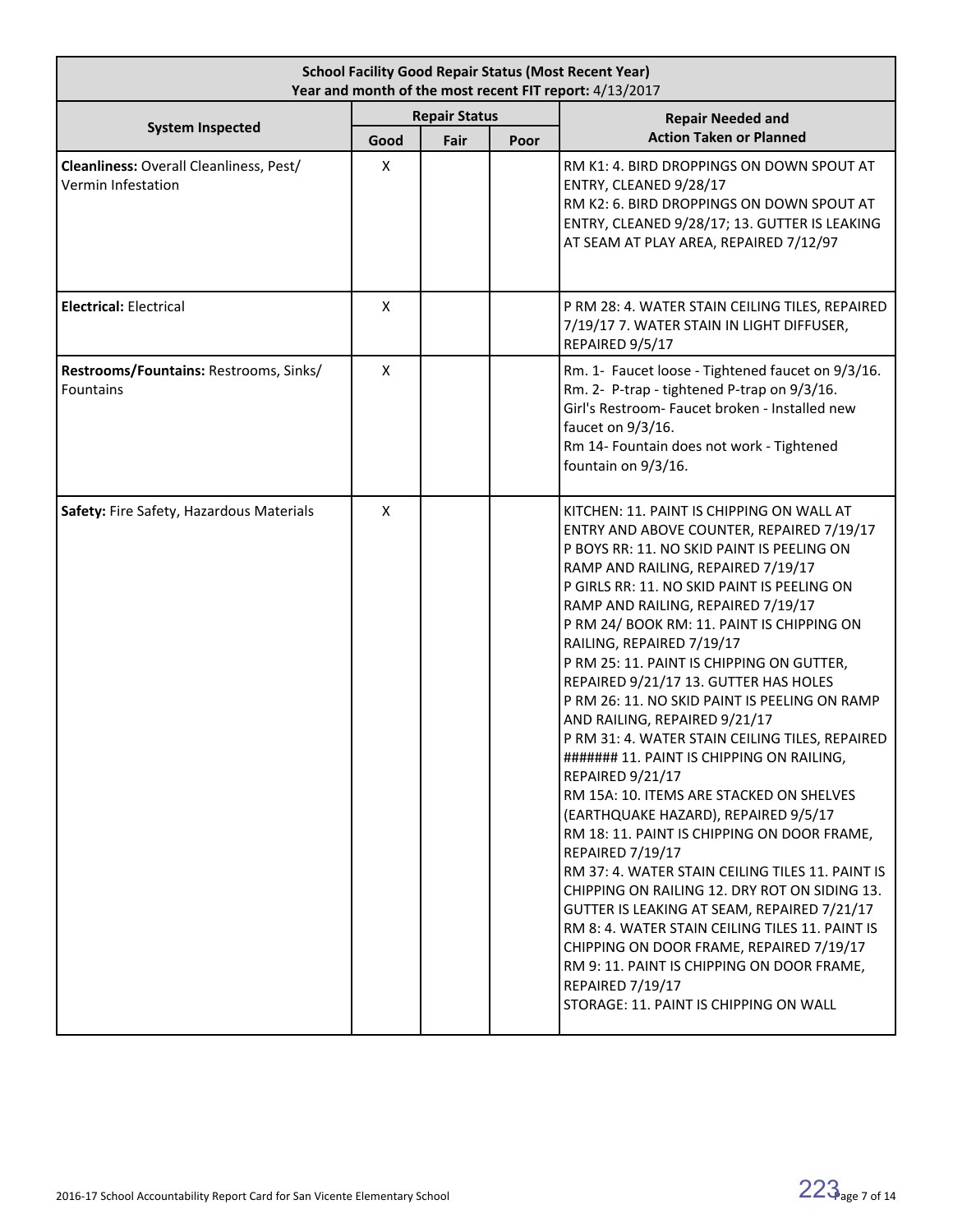| <b>School Facility Good Repair Status (Most Recent Year)</b><br>Year and month of the most recent FIT report: 4/13/2017 |                      |                      |  |                                                                                                                                                                                                                                                                                                                                                                                                                                                                                                                                                                                                                                                                                                                                                                                                                                                                                                                                                                                         |  |  |
|-------------------------------------------------------------------------------------------------------------------------|----------------------|----------------------|--|-----------------------------------------------------------------------------------------------------------------------------------------------------------------------------------------------------------------------------------------------------------------------------------------------------------------------------------------------------------------------------------------------------------------------------------------------------------------------------------------------------------------------------------------------------------------------------------------------------------------------------------------------------------------------------------------------------------------------------------------------------------------------------------------------------------------------------------------------------------------------------------------------------------------------------------------------------------------------------------------|--|--|
|                                                                                                                         |                      | <b>Repair Status</b> |  | <b>Repair Needed and</b>                                                                                                                                                                                                                                                                                                                                                                                                                                                                                                                                                                                                                                                                                                                                                                                                                                                                                                                                                                |  |  |
| <b>System Inspected</b>                                                                                                 | Fair<br>Poor<br>Good |                      |  | <b>Action Taken or Planned</b>                                                                                                                                                                                                                                                                                                                                                                                                                                                                                                                                                                                                                                                                                                                                                                                                                                                                                                                                                          |  |  |
| <b>Structural: Structural Damage, Roofs</b>                                                                             | X                    |                      |  | <b>OUTDOOR COURTS: 12. ASPHALT IS</b><br>DETERIORATING THROUGHOUT, REPAIRED 8/10/17<br>P RM 25: 11. PAINT IS CHIPPING ON GUTTER 13.<br>GUTTER HAS HOLES, REPAIRED 9/21/17<br>P RM 27: 4. WATER STAIN CEILING TILES<br>THROUGHOUT 12. DRY ROT ON SKIRTING,<br><b>REPAIRED 7/21/17</b><br>P RM 29: 4. WATER STAIN CEILING TILE AT ENTRY<br>12. DRY ROT ON SKIRTING, REPAIRED 7/21/17<br>P RM 30: 12. DRY ROT ON SIDING AND SKIRTING,<br>REPAIRED 7/21/17<br>P RM 34: 12. DRY ROT ON SIDING AND SKIRTING<br>13. WATER IS POOLED AT DOOR ENTRY, REPAIRED<br>8/13/17<br>RM 37: 4. WATER STAIN CEILING TILES 11. PAINT IS<br>CHIPPING ON RAILING 12. DRY ROT ON SIDING 13.<br>GUTTER IS LEAKING AT SEAM, REPAIRED 7/21/17<br>RM 38: 4. WATER STAIN CEILING TILES 13. GUTTER<br>IS LEAKING AT SEAM 14. TRIP HAZARD AT RAMP<br>ENTRY 15. DOOR IS RUSTED, REPAIRED 7/21/17<br>RM K2: 6. BIRD DROPPINGS ON DOWN SPOUT AT<br>ENTRY 13. GUTTER IS LEAKING AT SEAM AT PLAY<br>AREA, REPAIRED 9/28/17 |  |  |
| External: Playground/School Grounds,<br>Windows/Doors/Gates/Fences                                                      | X                    |                      |  | RM 38: 4. WATER STAIN CEILING TILES 13. GUTTER<br>IS LEAKING AT SEAM 14. TRIP HAZARD AT RAMP<br>ENTRY 15. DOOR IS RUSTED, REPAIRED 7/21/17                                                                                                                                                                                                                                                                                                                                                                                                                                                                                                                                                                                                                                                                                                                                                                                                                                              |  |  |

## **Overall Facility Rating (Most Recent Year)**

| Year and month of the most recent FIT report: 4/13/2017 |           |      |      |      |  |  |  |
|---------------------------------------------------------|-----------|------|------|------|--|--|--|
|                                                         | Exemplary | Good | Fair | Poor |  |  |  |
| <b>Overall Rating</b>                                   |           |      |      |      |  |  |  |

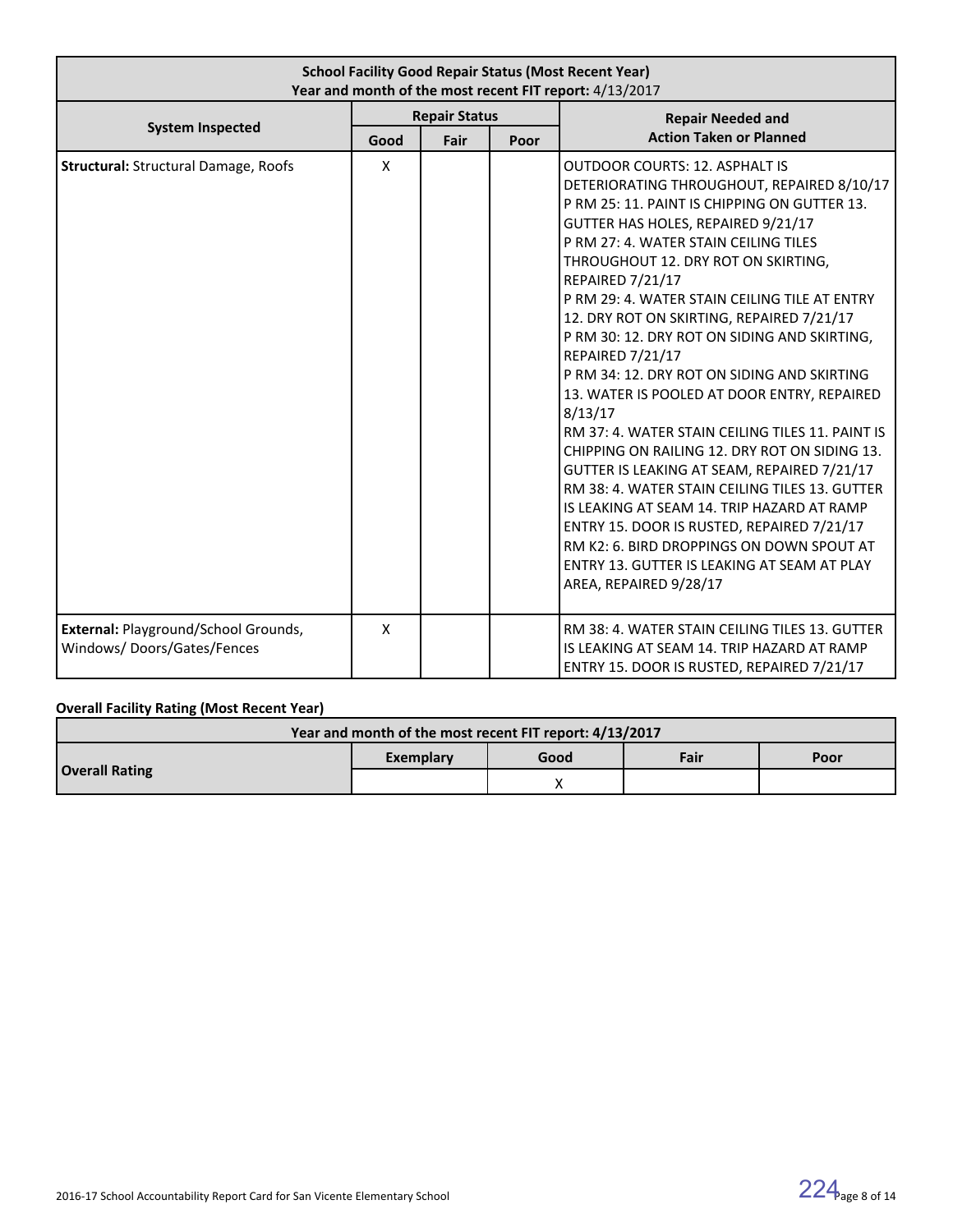## **B. Pupil Outcomes**

## **State Priority: Pupil Achievement**

The SARC provides the following information relevant to the State priority: Pupil Achievement (Priority 4):

- **Statewide assessments** (i.e., California Assessment of Student Performance and Progress [CAASPP] System, which includes the Smarter Balanced Summative Assessments for students in the general education population and the California Alternate Assessments [CAAs] for English language arts/literacy [ELA] and mathematics given in grades three through eight and grade eleven. Only eligible students may participate in the administration of the CAAs. CAAs items are aligned with alternate achievement standards, which are linked with the Common Core State Standards [CCSS] for students with the most significant cognitive disabilities); and
- The percentage of students who have successfully completed courses that satisfy the requirements for entrance to the University of California and the California State University, or career technical education sequences or programs of study.

## **CAASPP Test Results in English Language Arts/Literacy (ELA) and Mathematics for All Students Grades Three through Eight and Grade Eleven**

|                                                                            | Percent of Students Meeting or Exceeding the State Standards<br>$\left(\text{grades }3 - 8 \text{ and } 11\right)$ |               |         |                 |              |         |  |  |  |
|----------------------------------------------------------------------------|--------------------------------------------------------------------------------------------------------------------|---------------|---------|-----------------|--------------|---------|--|--|--|
| Subject                                                                    |                                                                                                                    | <b>School</b> |         | <b>District</b> | <b>State</b> |         |  |  |  |
|                                                                            | 2015-16                                                                                                            | 2016-17       | 2015-16 | 2016-17         | 2015-16      | 2016-17 |  |  |  |
| <b>English Language Arts/Literacy</b><br>$\frac{1}{2}$ (grades 3-8 and 11) | 21                                                                                                                 | 25            | 32      | 32              | 48           | 48      |  |  |  |
| <b>Mathematics</b><br>$\sqrt{(grades 3-8 and 11)}$                         | 21                                                                                                                 | 22            | 20      | 18              | 36           | 37      |  |  |  |

Note: Percentages are not calculated when the number of students tested is ten or less, either because the number of students in this category is too small for statistical accuracy or to protect student privacy.

### **CAASPP Test Results in ELA by Student Group Grades Three through Eight and Grade Eleven (School Year 2016-17)**

| <b>Student Group</b>                                 | <b>Total</b><br><b>Enrollment</b>     | <b>Number</b><br><b>Tested</b> | Percent<br><b>Tested</b>              | Percent<br><b>Met or Exceeded</b>     |
|------------------------------------------------------|---------------------------------------|--------------------------------|---------------------------------------|---------------------------------------|
| <b>All Students</b>                                  | 254                                   | 251                            | 98.82                                 | 25.1                                  |
| Male                                                 | 124                                   | 124                            | 100                                   | 29.03                                 |
| Female                                               | 130                                   | 127                            | 97.69                                 | 21.26                                 |
| Filipino                                             | $\hspace{0.05cm}$ – $\hspace{0.05cm}$ | $\qquad \qquad -$              | $\hspace{0.05cm}$ – $\hspace{0.05cm}$ | --                                    |
| <b>Hispanic or Latino</b>                            | 252                                   | 249                            | 98.81                                 | 24.9                                  |
| White                                                | $\hspace{0.05cm}$ – $\hspace{0.05cm}$ | --                             | --                                    | --                                    |
| <b>Socioeconomically Disadvantaged</b>               | 241                                   | 239                            | 99.17                                 | 24.27                                 |
| <b>English Learners</b>                              | 207                                   | 205                            | 99.03                                 | 23.9                                  |
| <b>Students with Disabilities</b>                    | 26                                    | 25                             | 96.15                                 | 8                                     |
| <b>Students Receiving Migrant Education Services</b> | 11                                    | 11                             | 100                                   | 9.09                                  |
| <b>Foster Youth</b>                                  | $\hspace{0.05cm}$ – $\hspace{0.05cm}$ | $\qquad \qquad -$              | $\hspace{0.05cm}$ – $\hspace{0.05cm}$ | $\hspace{0.05cm}$ – $\hspace{0.05cm}$ |

Note: ELA test results include the Smarter Balanced Summative Assessment and the CAA. The "Percent Met or Exceeded" is calculated by taking the total number of students who met or exceeded the standard on the Smarter Balanced Summative Assessment plus the total number of students who met the standard (i.e., achieved Level 3–Alternate) on the CAAs divided by the total number of students who participated in both assessments.

Note: Double dashes (--) appear in the table when the number of students is ten or less, either because the number of students in this category is too small for statistical accuracy or to protect student privacy.

Note: The number of students tested includes all students who participated in the test whether they received a score or not; however, the number of students tested is not the number that was used to calculate the achievement level percentages. The achievement level percentages are calculated using only students who received scores.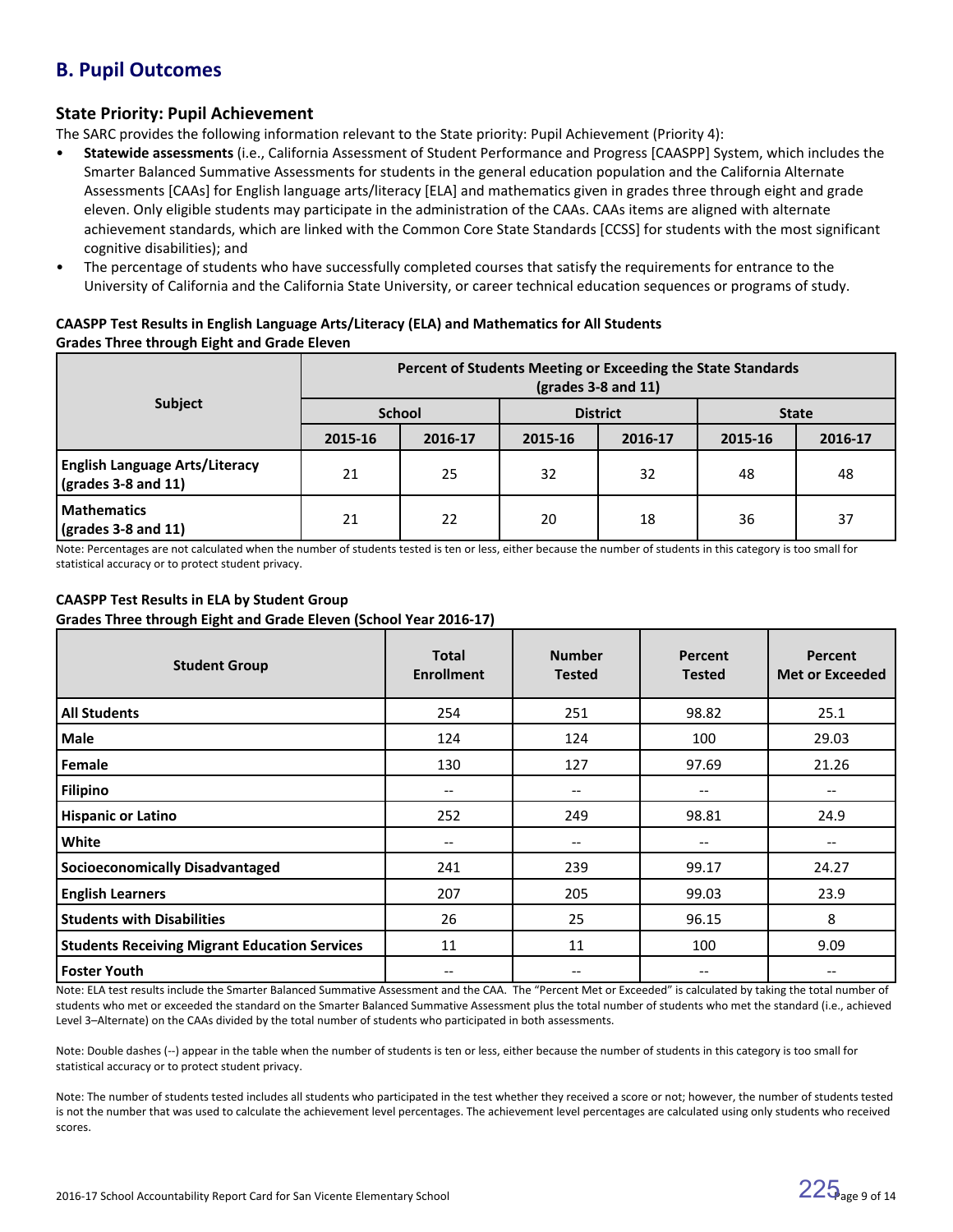## **CAASPP Test Results in Mathematics by Student Group Grades Three through Eight and Grade Eleven (School Year 2016-17)**

| <b>Student Group</b>                                 | <b>Total</b><br><b>Enrollment</b> | <b>Number</b><br><b>Tested</b> | Percent<br><b>Tested</b> | Percent<br><b>Met or Exceeded</b> |
|------------------------------------------------------|-----------------------------------|--------------------------------|--------------------------|-----------------------------------|
| <b>All Students</b>                                  | 254                               | 251                            | 98.82                    | 21.51                             |
| <b>Male</b>                                          | 124                               | 124                            | 100                      | 22.58                             |
| Female                                               | 130                               | 127                            | 97.69                    | 20.47                             |
| <b>Filipino</b>                                      | $\overline{\phantom{a}}$          | $-\!$                          | $\qquad \qquad -$        | --                                |
| <b>Hispanic or Latino</b>                            | 252                               | 249                            | 98.81                    | 21.29                             |
| White                                                | $\overline{\phantom{a}}$          | $\hspace{0.05cm} \ldots$       | $\overline{\phantom{a}}$ | --                                |
| <b>Socioeconomically Disadvantaged</b>               | 241                               | 239                            | 99.17                    | 20.92                             |
| <b>English Learners</b>                              | 207                               | 205                            | 99.03                    | 20.98                             |
| <b>Students with Disabilities</b>                    | 26                                | 25                             | 96.15                    | 4                                 |
| <b>Students Receiving Migrant Education Services</b> | 11                                | 11                             | 100                      | 18.18                             |
| <b>Foster Youth</b>                                  | --                                | --                             |                          |                                   |

Note: Mathematics test results include the Smarter Balanced Summative Assessment and the CAA. The "Percent Met or Exceeded" is calculated by taking the total number of students who met or exceeded the standard on the Smarter Balanced Summative Assessment plus the total number of students who met the standard (i.e., achieved Level 3–Alternate) on the CAAs divided by the total number of students who participated in both assessments.

Note: Double dashes (--) appear in the table when the number of students is ten or less, either because the number of students in this category is too small for statistical accuracy or to protect student privacy.

Note: The number of students tested includes all students who participated in the test whether they received a score or not; however, the number of students tested is not the number that was used to calculate the achievement level percentages. The achievement level percentages are calculated using only students who received scores.

## **CAASPP Test Results in Science for All Students**

### **Grades Five, Eight, and Ten**

|                               | Percent of Students Scoring at Proficient or Advanced |               |         |                 |              |         |  |  |
|-------------------------------|-------------------------------------------------------|---------------|---------|-----------------|--------------|---------|--|--|
| <b>Subject</b>                |                                                       | <b>School</b> |         | <b>District</b> | <b>State</b> |         |  |  |
|                               | 2014-15                                               | 2015-16       | 2014-15 | 2015-16         | 2014-15      | 2015-16 |  |  |
| Science (grades 5, 8, and 10) | 34                                                    | 43            | 41      | 32              | 60           | 56      |  |  |

Note: Science test results include California Standards Tests (CSTs), California Modified Assessment (CMA), and California Alternate Performance Assessment (CAPA) in grades five, eight, and ten.

Note: Scores are not shown when the number of students tested is ten or less, either because the number of students in this category is too small for statistical accuracy or to protect student privacy.

Note: The 2016-17 data are not available. The California Department of Education is developing a new science assessment based on the Next Generation Science Standards for California Public Schools (CA NGSS). The new California Science Test (CAST) was piloted in spring 2017. The CST and CMA for Science will no longer be administered.

## **State Priority: Other Pupil Outcomes**

The SARC provides the following information relevant to the State priority: Other Pupil Outcomes (Priority 8):

• Pupil outcomes in the subject areas of physical education.

## **California Physical Fitness Test Results (School Year 2016-17)**

| Grade | <b>Percent of Students Meeting Fitness Standards</b> |                              |                             |  |  |  |  |
|-------|------------------------------------------------------|------------------------------|-----------------------------|--|--|--|--|
| Level | <b>Four of Six Standards</b>                         | <b>Five of Six Standards</b> | <b>Six of Six Standards</b> |  |  |  |  |
|       | 31.7                                                 |                              |                             |  |  |  |  |

Note: Percentages are not calculated when the number of students tested is ten or less, either because the number of students in this category is too small for statistical accuracy or to protect student privacy.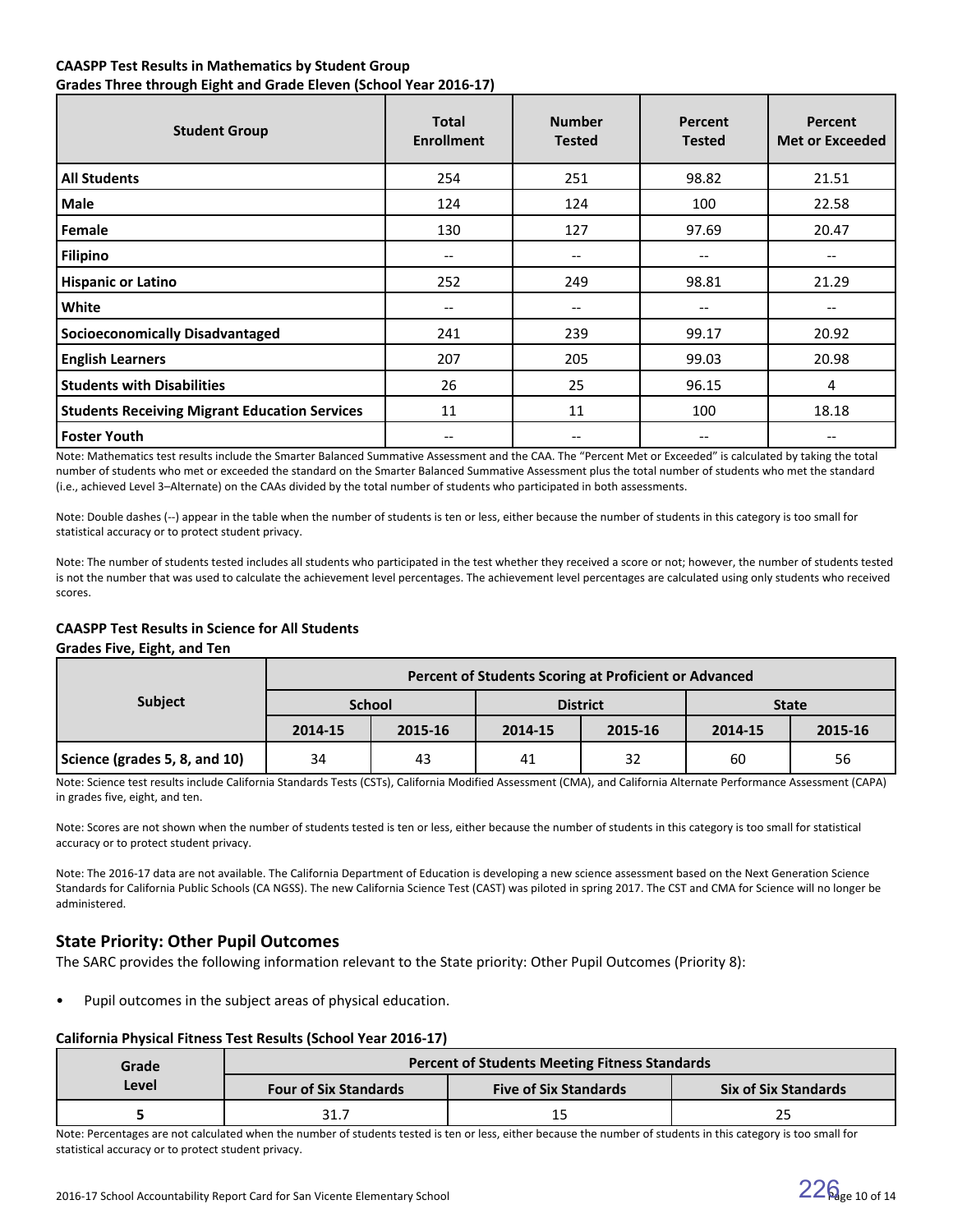## **C. Engagement**

## **State Priority: Parental Involvement**

The SARC provides the following information relevant to the State priority: Parental Involvement (Priority 3):

• Efforts the school district makes to seek parent input in making decisions for the school district and each schoolsite.

## **Opportunities for Parental Involvement (School Year 2017-18)**

Parents of San Vicente students are invited to join the English Learner Advisory Council (ELAC) and the School Site Council (SSC). Parents are also encouraged to come to the school and volunteer in the classrooms, in the library, and in the cafeteria. Parenting workshops on a variety of topics are offered throughout the year that assist parents and teachers in working with the students--these workshops are called Parent University. Many parental involvement opportunities are offered throughout the school district. Some examples are the Science Fair, Art Fair, District Parent Nights, and other periodic activities at a variety of school sites. Throughout the school year, students are involved in a variety of performances like Winter Program, Talent Show, Spring Program, Art show and other events that parents can get involved with and/or attend. Parents can participate in a variety of fundraising events as well as join our newly formed Panther Parents Parent Teacher Organization (PTO). Many parents are also chaperones on field trips. Parenting classes are offered at San Vicente School in conjunction with our district Parents as Teachers sponsored by Triple P. A Student Resource Center and Parent Center are available to gain useful information on how parents can support their students and the teaching staff at San Vicente School. Below are highlights of some of the exciting parental involvement committees, events and activities:

## School Site Council:

SSC, which includes faculty, parents, and a classified staff member meets to advise the principal on categorical expenditures, and to implement the Single School Plan. They also assist in the writing of grants and professional development planning. Meetings are held once a month, usually on the last Thursday. The Single School Plan is updated annually.

## English Learners Advisory Council:

ELAC includes parents of English learners. It meets to advise the administration on services provided to students learning English. Meetings are held four times a year. This council also reviews the School Plan and offers advice regarding the plan to the School Site Council.

## Parent Back To School Night:

Parents are invited to come to their child's class to learn about the grade level standards, the daily schedule, the curriculum being taught, and the behavior expectations.

## Parent-Teacher Conferences:

Conferences are held twice a year. At conferences parents have the opportunity to meet with each of their child's teachers to review grades and determine how together as a team they can best help the child to meet grade level standards.

### Student Success Team:

SST meetings are held to provide for information gathering and intervention for students at-risk. Meetings are attended by parents, students, respective teachers, counseling and administrative staff.

## Individual Education Planning (IEPs):

IEP's are held on behalf of Special Education Students to review current performance and to set new learning goals. In addition to parents; the student, their teacher, their Special Education service provider, and an administrator attend each meeting.

### Parent-Teacher Association:

All parents are invited to join the PTO. The PTO supports a variety of school activities including our extra-curricular student programs. The PTO, a child and school advocate group, is made up of all interested members of the school community. For more information call the the school at (831) 678-6420.

## Parent Volunteers:

Parents are invited to volunteer their help and expertise working in their child's classroom, the office, library, cafeteria, Science Room, and/or computer lab.

## Migrant PAC:

Parents of Migrant students are invited to attend a district parent meeting once a month where they learn about the services available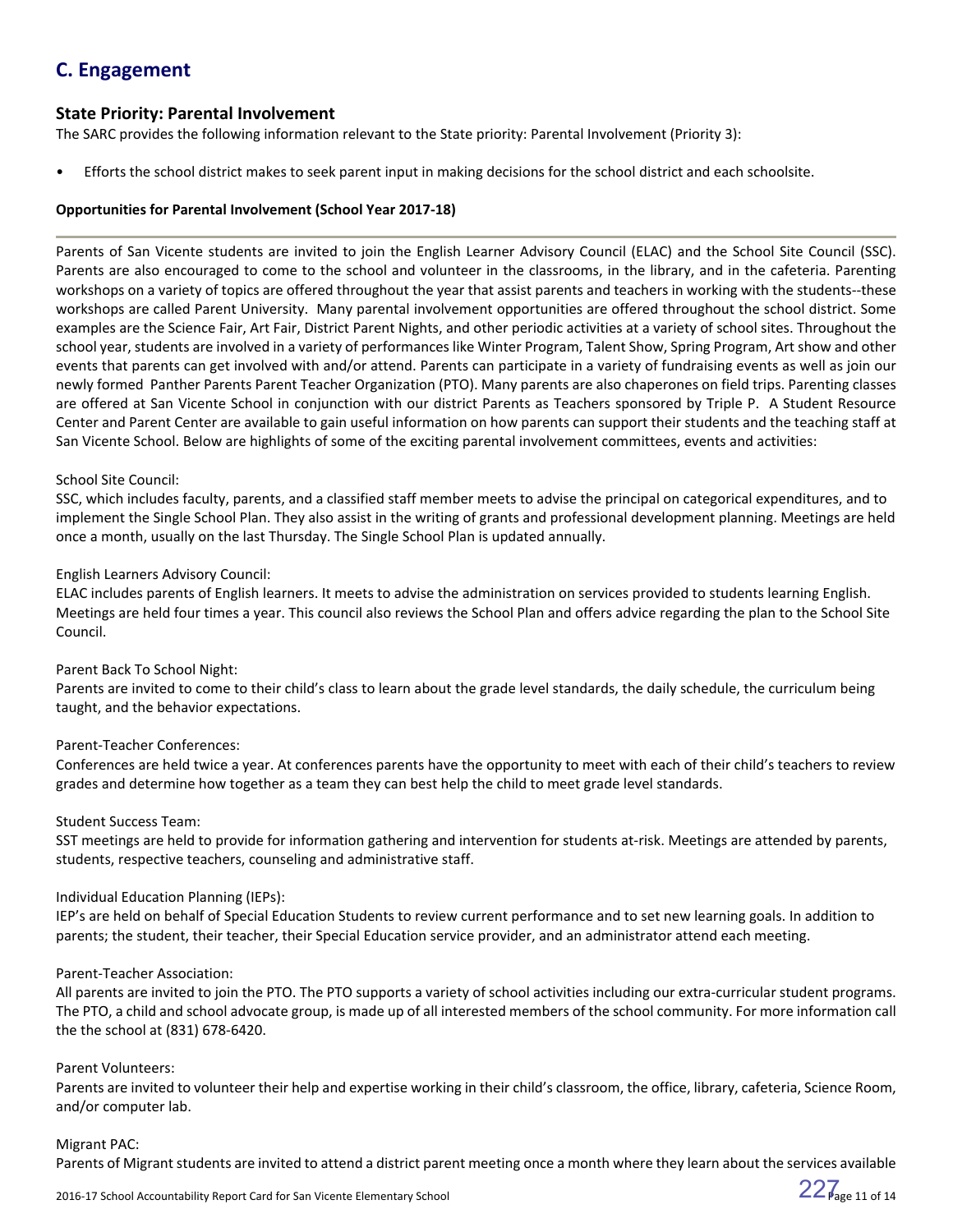to Migrant students. Parents also give input about the Migrant Program and ways to best serve our Migrant students.

## **State Priority: School Climate**

The SARC provides the following information relevant to the State priority: School Climate (Priority 6):

- Pupil suspension rates;
- Pupil expulsion rates; and
- Other local measures on the sense of safety.

### **Suspensions and Expulsions**

|                    | <b>School</b> |         |         | <b>District</b> |         |         | <b>State</b> |         |         |
|--------------------|---------------|---------|---------|-----------------|---------|---------|--------------|---------|---------|
| Rate               | 2014-15       | 2015-16 | 2016-17 | 2014-15         | 2015-16 | 2016-17 | 2014-15      | 2015-16 | 2016-17 |
| <b>Suspensions</b> | 1.3           | 0.5     | 0.9     | 3.2             | 3.9     | 4.3     | 3.8          | 3.7     | 3.6     |
| <b>Expulsions</b>  | 0.0           | 0.0     | 0.0     | 0.0             | 0.0     | 0.0     | 0.1          | 0.1     | 0.1     |

## **School Safety Plan (School Year 2017-18)**

The San Vicente School Safety Plan is updated yearly by staff, community and the District Leadership Team. All SB 187 Comprehensive School Safety Plan Matrix requirements and planning responsibilities are reviewed to ensure compliance, including assessment of current status of school crime, child abuse reporting procedures, disaster procedures, routine and emergency policies related to suspension, expulsion or mandatory expulsion and other school designated serious acts which could lead to suspension or expulsion, notification to teachers, sexual harassment policy, school wide dress code, safe ingress and egress of pupils, parents and school employees to and from school, safe and orderly school environment, rules and procedures, and holding a public meeting. The Safety Plan was updated, reviewed with the San Vicente Faculty and approved by School Site Council on September 21, 2017.

## **D. Other SARC Information**

The information in this section is required to be in the SARC but is not included in the state priorities for LCFF.

### **Federal Intervention Program (School Year 2017-18)**

| Indicator                                           | <b>School</b> | <b>District</b> |
|-----------------------------------------------------|---------------|-----------------|
| <b>Program Improvement Status</b>                   | $In$ PI       | $In$ PI         |
| <b>First Year of Program Improvement</b>            | 2013-2014     | 2007-2008       |
| Year in Program Improvement*                        | Year 1        | Year 3          |
| Number of Schools Currently in Program Improvement  | N/A           |                 |
| Percent of Schools Currently in Program Improvement | N/A           | 62.5            |

Note: Cells with N/A values do not require data.

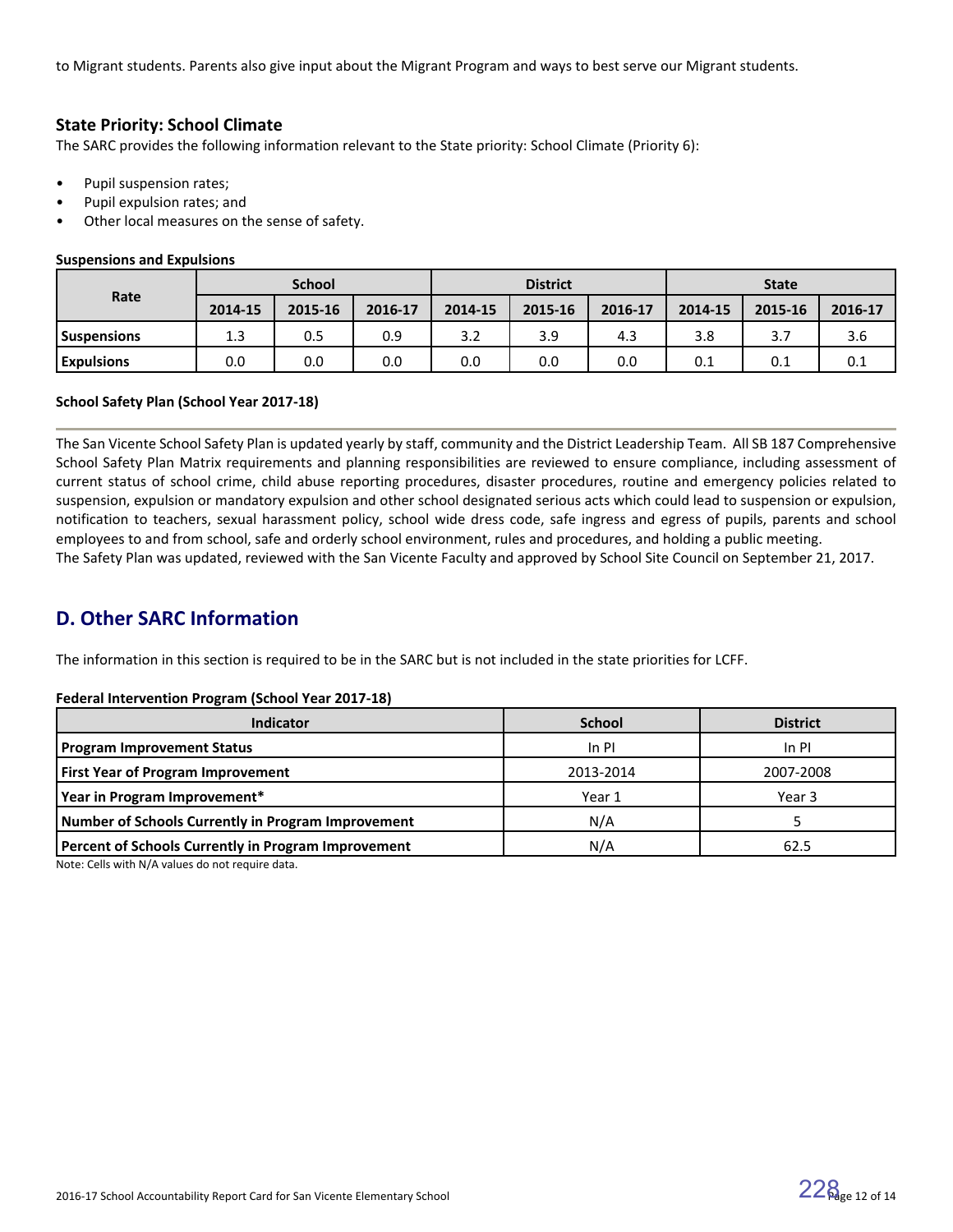### **Average Class Size and Class Size Distribution (Elementary)**

|                         |                             |              | 2015-16<br>2014-15<br>2016-17 |       |                             |          |                          |       |                             |          |                          |       |
|-------------------------|-----------------------------|--------------|-------------------------------|-------|-----------------------------|----------|--------------------------|-------|-----------------------------|----------|--------------------------|-------|
| Grade                   | Avg.                        |              | <b>Number of Classes</b>      |       | Avg.                        |          | <b>Number of Classes</b> |       | Avg.                        |          | <b>Number of Classes</b> |       |
| Level                   | <b>Class</b><br><b>Size</b> | $1 - 20$     | $21 - 32$                     | $33+$ | <b>Class</b><br><b>Size</b> | $1 - 20$ | $21 - 32$                | $33+$ | <b>Class</b><br><b>Size</b> | $1 - 20$ | $21 - 32$                | $33+$ |
| K                       | 20                          | $\mathbf{1}$ | 5                             |       | 21                          | 1        | 4                        |       | 21                          | 1        | 3                        |       |
| 1                       | 24                          |              | 3                             |       | 22                          |          | 4                        |       | 23                          |          | 4                        |       |
| $\overline{2}$          | 24                          |              | 3                             |       | 24                          |          | 3                        |       | 25                          |          | 3                        |       |
| $\overline{\mathbf{3}}$ | 24                          |              | 3                             |       | 24                          |          | 3                        |       | 24                          |          | 3                        |       |
| 4                       | 29                          |              | $\overline{2}$                |       | 26                          |          | 3                        |       | 30                          |          | $\overline{2}$           |       |
| 5                       | 27                          |              | 3                             |       | 29                          |          | $\overline{2}$           |       | 30                          |          | $\overline{2}$           |       |
| 6                       | 25                          |              | 3                             |       | 28                          |          | 3                        |       | 30                          |          | $\overline{2}$           |       |

Number of classes indicates how many classes fall into each size category (a range of total students per class).

### **Academic Counselors and Other Support Staff (School Year 2016-17)**

| <b>Title</b>                                               | <b>Number of FTE</b><br><b>Assigned to School</b> | <b>Average Number of Students per</b><br><b>Academic Counselor</b> |
|------------------------------------------------------------|---------------------------------------------------|--------------------------------------------------------------------|
| <b>Academic Counselor</b>                                  | 0                                                 | 0                                                                  |
| <b>Counselor (Social/Behavioral or Career Development)</b> | 0.6                                               | N/A                                                                |
| Library Media Teacher (Librarian)                          | 0                                                 | N/A                                                                |
| Library Media Services Staff (Paraprofessional)            |                                                   | N/A                                                                |
| Psychologist                                               | 0.5                                               | N/A                                                                |
| <b>Social Worker</b>                                       | $\Omega$                                          | N/A                                                                |
| <b>Nurse</b>                                               | 0.125                                             | N/A                                                                |
| <b>Speech/Language/Hearing Specialist</b>                  | 1.25                                              | N/A                                                                |
| <b>Resource Specialist</b>                                 |                                                   | N/A                                                                |
| <b>Other</b>                                               | 0                                                 | N/A                                                                |

Note: Cells with N/A values do not require data.

\*One Full Time Equivalent (FTE) equals one staff member working full time; one FTE could also represent two staff members who each work 50 percent of full time.

### **Expenditures per Pupil and School Site Teacher Salaries (Fiscal Year 2015-16)**

|                                                     | <b>Expenditures Per Pupil</b> | Average                            |                               |                          |  |
|-----------------------------------------------------|-------------------------------|------------------------------------|-------------------------------|--------------------------|--|
| Level                                               | <b>Total</b>                  | Supplemental/<br><b>Restricted</b> | Basic/<br><b>Unrestricted</b> | <b>Teacher</b><br>Salary |  |
| <b>School Site</b>                                  | \$6,165.00                    | \$551.00                           | \$5,614.00                    | \$65,000                 |  |
| <b>District</b>                                     | N/A                           | N/A                                | \$10,495                      | \$67,532                 |  |
| <b>Percent Difference: School Site and District</b> | N/A                           | N/A                                | $-46.5$                       | $-3.7$                   |  |
| <b>State</b>                                        | N/A                           | N/A                                | \$6,574                       | \$69,649                 |  |
| <b>Percent Difference: School Site and State</b>    | N/A                           | N/A                                | $-14.6$                       | $-6.7$                   |  |

Note: Cells with N/A values do not require data.

## **Types of Services Funded (Fiscal Year 2016-17)**

The following types of services are provided to San Vicente students from categorical funding:

### Special Education

Speech and language services are offered on site. A Resource teacher is on site full time to work with students who are on an IEP for learning disabilities. San Vicente offers a preschool and intermediate special day class (SDC) for those students that are identified and qualify for those services.